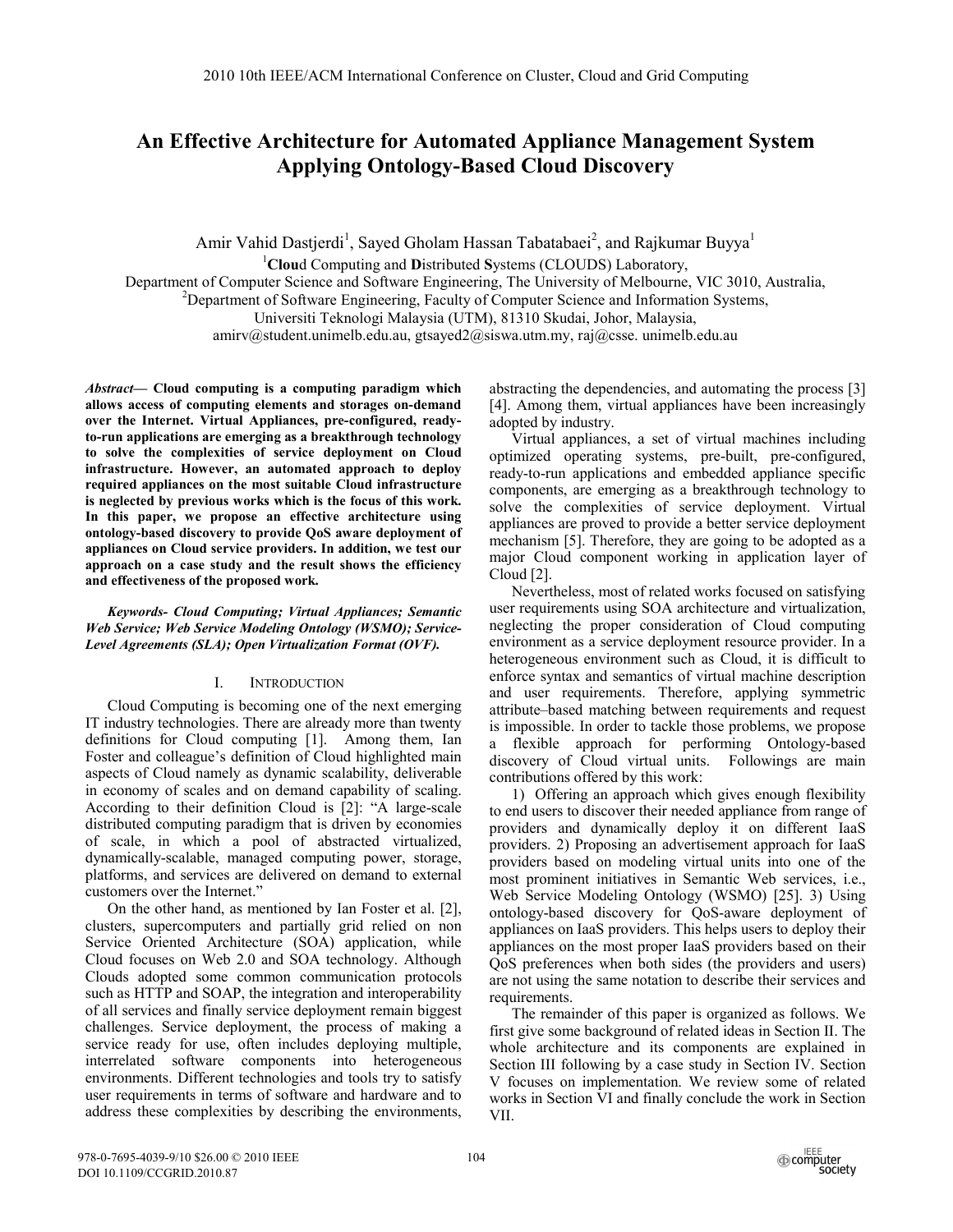### II. PRELIMINARIES

In this section, concepts which are related to our approach, i.e. Web Service Modeling Ontology (WSMO), Ontology-based resource matching, Virtual appliance, and Open Virtualization Format (OVF) are described.

### *A. Web Service Modeling Ontology (WSMO)*

WSMO [25] defines a model to describe Semantic WSs, based on the conceptual design set up in the Web Service Modeling Framework WSMF [26]. WSMO identifies four top-level elements as the main concepts [27]:

- *Ontologies*, provide the (domain specific) terminologies used and is the key element for the success of Semantic Web services. Furthermore, they use formal semantics to connect machine and human terminologies.
- Web services, are computational entities that provide some value in a certain domain. The WSMO Web service element is defined as follows:
	- o *Capability*: This element describes the functionality offered by a given service.
	- o *Interface*: This element describes how the capability of a service can be satisfied. The Web service interface principally describes the behavior of Web Services.
- *Goals,* describe aspects related to user desires with respect to the requested functionality, i.e. they specify the objectives of a client when consulting a WS. Thus they are an individual top-level entity in WSMO.
- *Mediators*, describe elements that handle interoperability problems between different elements, for example two different ontologies or services. Mediators can be used to resolve incompatibilities appearing between different terminologies (data level), to communicate between services (protocol level), and to combine Web services and goals (process level).

Besides these main elements, Non-Functional properties such as cost, deployment time, performance, scalability, and reliability are used in the definition of WSMO elements that can be used by all its modeling elements. Furthermore, there is a formal language to describe ontologies and Semantic Web services called WSML (Web Service Modeling Language) which contain all aspects of Web service descriptions identified by WSMO. In addition, WSMX (Web Service Modeling eXecution environment) is the reference implementation of WSMO, which is an execution environment for business application integration. [28].

### *B. Ontology-Based Resource Matching*

There are works [6, 7, 8, 39] focusing on resource matching issues in the Grid using Semantic Web technologies. They have designed and prototyped an ontology-based resource selector that exploits ontologies, background knowledge, and rules for solving resource matching in the Grid. Resource matching is the process of selecting resources based on application requirements. Traditional resource matching, as exemplified by the Condor Matchmaker [9] or Portable Batch System [10] are considered as inflexible and difficult to extend to new characteristics or concepts. In their works unlike the traditional Grid resource selectors that describe resource/request properties based on symmetric flat attributes, separate ontologies are created to declaratively describe resources and job requests using an expressive ontology language. Instead of exact syntax matching, the ontology-based matchmaker performs Semantic matching using terms defined in those ontologies.

### *C. Virtual Appliance*

In recent designs and implementations of virtualization systems, virtual appliances get the most attention. The idea has been initially presented [11] to address the complexity of system administration by making the labor of applying software updates independent of number of computers on which the software is run. Overall, the work develops the concept of virtual networks of virtual appliances as a means to reduce the cost of deploying and maintaining software. VMware [12] introduces new generation of virtual appliances which are pre-installed, pre-configured, and ready to run. However, in practical scenarios, pre-configured solutions can not satisfy varying requirements of users. In addition, those preconfigured virtual appliances occupy huge storages, if the system supports variety of operating system and software combinations. And it is not feasible for all range of users to have huge storage devices to store all those appliances shaped based on their configuration.

### *D. Open Virtualization Format (OVF)*

The Open Virtualization Format (OVF) [13] is a hypervisor-neutral (the OVF doesn't rely on the use of specific hypervisor or virtualization platform), and open specification for the packaging and distribution of virtual appliances composed of one or more VMs. It aims to facilitate the automated, secure management of not only virtual machines but the appliance as a functional unit. OVF is virtualization platform neutral, while also enabling platform-specific enhancements to be captured. This makes it a proper format for Cloud computing where we have to deal with diversity of virtualization platforms.

### III. PROPOSED ARCHITECTURE

In this work a unified architecture which can be seen in Fig. 1 is presented which utilizes appliance and Cloud computing to satisfy user requirements. It is useful to allow Cloud's users to deploy specific appliances which are not directly provided and supported by a Cloud IaaS provider. Therefore, the architecture helps clients to discover suitable appliances form different providers and then deploy it on IaaS providers.

### *A. Architecture Components*

The Architecture main components are explained below:

*1) Web portal:* All services provided by the system are presented via the Web portal to service requesters. In addition, this component provides proper graphical interfaces to capture user's requirements such as software, hardware,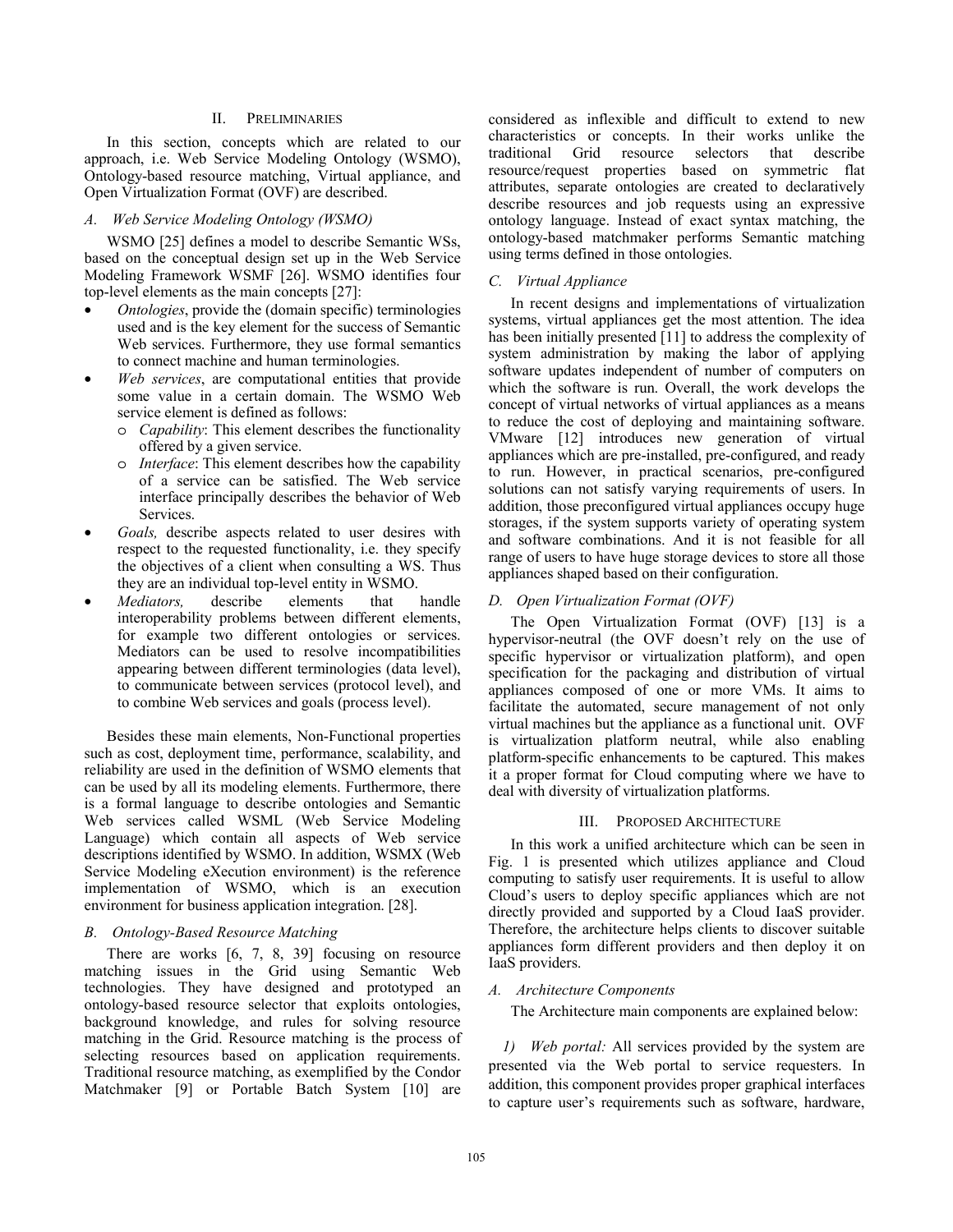

Figure 1. Phase of appliance deployment in Cloud based environment

and QoS requirements and contains account manager which is responsible for user management. It provides authorization and authentication for users and keeps the history of all users activities in the system.

*2) Appliance Administration Service:* This component provides desirable execution environment based on user requirements and providing necessary disk images and required information for running the application on the IaaS service provider side. After deployment phase, the component helps end users to manage their appliances (for example start or stop them).

*3) OVF Packaging:* After acquiring required disk images or their external URL addresses, we need to pack them along with other user requirements such as operating systems and hardware requirements into a standard format. The OVF standard is chosen for this purpose which has been largely adopted by the industry (VMware, Citrix and rPath) [14]. The OVF structure can be used to describe which software and from which appliance provider can be used. The possibility of using external references helps us to add disk images from different appliance providers and enhance flexibility of our approach.

*4) Appliance Deployment Service:* Since WSMO is used for discovery, user requirements are translated by the mediator into WSML format. Next, the Deployer Service

which is in the platform layer of Cloud [2], maps appliance requirement to resources using the ontology-based discovery technique. It acts in user's interest to satisfy her quality of service (QoS) requirements by selecting the most desirable IaaS provider. Translation OVF metadata format to WSML notation is done by the mediator in this component.

*5) Web Service Registry:* It allows IaaS providers to advertise their virtual units. The advertisement of virtual unit contains descriptions of their features, costs, and the validity time of the advertisement. From standardization perspective, a common metamodel that describes IaaS providers' services has to be created. However, due to the lack of the standard, we have developed our own metamodel based on previous works and standards in this area using WSMO which explained in Section II.A.

*6) SLA Manager:* As Buyya et al. [29] mentioned to reach profit-making mainstream, it is essential to strengthen the role of Service-Level Agreements (SLAs) between the IaaS providers and the service requestor. Consequently, for taking care of quality of service requirement and Service level agreement, a framework for QoS-based Web service contraction is adopted for the architecture [24]. The service advertisement published by the IaaS providers in the registry can be considered as open SLA. This open SLA is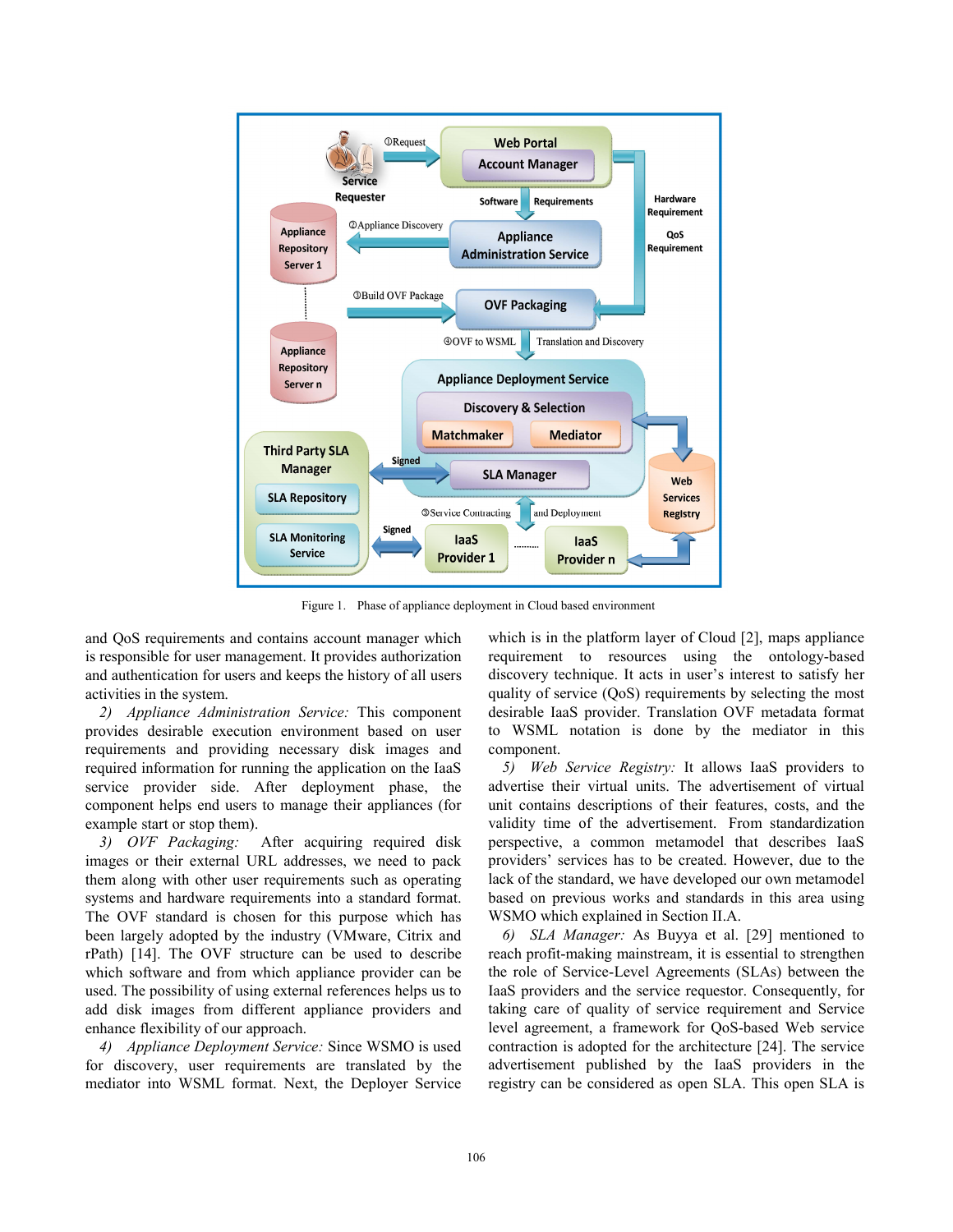used by SLA manager to achieve an enforceable SLA by negotiating on QoS dimensions. The SLA is then signed by service provider and requestor and sent to a third party SLA manager to be kept and used for monitoring purpose.

*7) Third party SLA Manager:* A monitoring system is provided by this component for fairly determining to which extent an SLA is achieved as well as facilitating a procedure taken by a user to receive compensation when the SLA is violated. The monitoring is based on the copy of signed SLA which is kept in SLA repository. Third party monitoring results can be similar to what the CloudStatus [15] service reports. Hyperic's CloudStatus BETA is the first service to provide an independent view into the health and performance of the most popular Cloud services, including Amazon Web services and Google App Engine. CloudStatus gives users real-time reports and weekly trends on infrastructure metrics including service availability, response time, latency, and throughput which affect the availability and performance of Cloud-hosted applications.

*8) IaaS Providers:* They are in both fabric and unified resource level [2] and contain resources that have been virtualized as virtual units. Therefore, they expose their services as virtual units which can be a virtual computer, database system, or even a virtual cluster. IaaS providers advertise their virtual units as Web services in the Web service registry according to WSML notation. Among IaaS providers, Amazon Elastic Compute Cloud (Amazon EC2) has attracted considerable attention. Amazon EC2 [16] provides the flexibility to choose from a number of different instance types to meet various computing needs. Each instance provides a predictable amount of dedicated compute capacity and is charged per instance-hour consumed. Fig. 2 shows how an instance type of Amazon EC2 is modeled as a Web service.

### *B. Matchmaker Architecture*

The matchmaker consists of two components: 1) Ontologies, provide the domain model and vocabulary for expressing virtual unit advertisements and service requestors requirements. 2) Matchmaking algorithm, determines when an advertised virtual unit matches a requester requirement description.

*1) Ontologies.* In this work two ontologies have been developed using WSML. We use WSMO studio [30] to create our ontologies. WSMO Studio is an open source Semantic Web service and Semantic Business Process modeling environment for the Web Service Modeling Ontology. WSMO Studio is available as a set of Eclipse plug-ins. The most useful WSMO Studio features include: Ontology editor with integrated WSML Reasoner (for consistency checks and querying of ontologies Editor for WSMO elements (Web services to advertise virtual units, goals to define user requirements, mediators). Each of ontology domains described by WSMO studio defines functional and non-functional properties and their elements. These two ontologies are:

*a) Requirements ontology.* The ontology as depicted in Fig. 2 captures a requester virtual unit requirements which are defined as functional properties (e.g., number of CPU, memory size) and non-functional properties (e.g., budget, location) which represent QoS requirements. The greater parts of our notation are taken from Common Information Model (CIM) [31] and in particular OVF for describing resource management which is impartial to IaaS providers and implementation.

*b) Virtual unit ontology.* The virtual unit ontology provides an abstract model for describing virtual units and their capabilities to let IaaS providers advertise their services. Our initial model concentrates on modeling of computational virtual unit services as depicted in Fig. 3.

*2) Matchmaking algorithm:* In order to consider whether a goal G which represents user requirements and a Web service W that represents advertised virtual units match on a semantic level, the sets G and W describing

| ******************************                                    |
|-------------------------------------------------------------------|
| GOAL                                                              |
| *****************************/                                    |
| bal "http://example.org/GetVirtualUnit"                           |
| nonFunctionalProperties                                           |
| de#title hasValue "Goal of getting a virtual unit"                |
| dc#type hasValue "http://www.wsmo.org/TR/d2/v1.2/#goals"          |
| wsml#version hasValue "\$Revision: 1.1 \$"                        |
| endNonFunctionalProperties                                        |
| importsOntology { "http://www.example.org/ontologies/OpSys",      |
| "http://www.example.org/ontologies/VirtualHardware",              |
| $\noindent \noindent ``http://www.wsmo.org/ontologies/location",$ |
| "http://www.wsmo.org/ontologies/cost"}                            |
|                                                                   |
| capability "http://example.org/GetVirtualUnit#cap1"               |
| sharedVariables (?dep, ?budget, ?loc}                             |
| effect havingAVirtualUnit                                         |
| nonFunctionalProperties                                           |
| vu#DeploymentLatency nasvalue raep                                |
| VU#Budget hasValue ?budget                                        |
| VU#Location hasValue ?loc                                         |
| endNonFunctionalProperties                                        |
| definedBy                                                         |
| [Info hasValue "Guest Operating System",                          |
| Description hasValue "Unix"]                                      |
| memberOf VU#OperatingSystemSection [hasId hasValue "99"] and      |
| [ [ElementName hasValue "Virtual Hardware Family",                |
| InstanceID hasValue "0".                                          |
| VirtualSystemType hasValue "vmx-04" ] memberOf VHS#System and     |
| [Description hasValue "Number of virtual CPUs",                   |
| ElementName hasValue "1 virtual CPU",                             |
| ResourceType hasValue "3",                                        |
| VirtualQuantity hasValue "1"] memberOf VHS#Item and               |
| [AllocationUnits hasValue "byte * 2^20",                          |
| Description hasValue "Memory Size",                               |
| ElementName hasValue "256 MB of memory",                          |
| InstanceID hasValue "2",                                          |
| ResourceType hasValue "4".                                        |
| VirtualQuantity hasValue "256"] memberOf VHS#Item and             |
| [AutomaticAllocation hasValue "true",                             |
| Connection hasValue "VM Network",                                 |
| ElementName hasValue "ethernet adapter on 'VM Network'",          |
| InstanceID hasValue "3",                                          |
| ResourceType hasValue "10"] memberOf VHS#Item and                 |
| [Elementname hasValue "SCSI Controller 0 - LSI Logic",            |
| InstanceID hasValue "4",                                          |
| ResourceSubType hasValue "LsiLogic",                              |
| ResourceType hasValue "6"] memberOf VHS#Item and                  |
| [ElementName hasValue "Harddisk 1",                               |
| HostResource hasValue "ovf:/disk/lamp",                           |
| InstanceID hasValue "5",                                          |
| Parent hasValue "4",                                              |
| ResourceType hasValue "17"] memberOf VHS#Item and                 |
| ] memberOf VU#VirtualHardwareSection [hasInfo hasValue            |
| "Virtual Hardware Requirements: 256MB, 1 CPU, 1 disk, 1 NIC"]     |

Figure 2. Requirements Ontology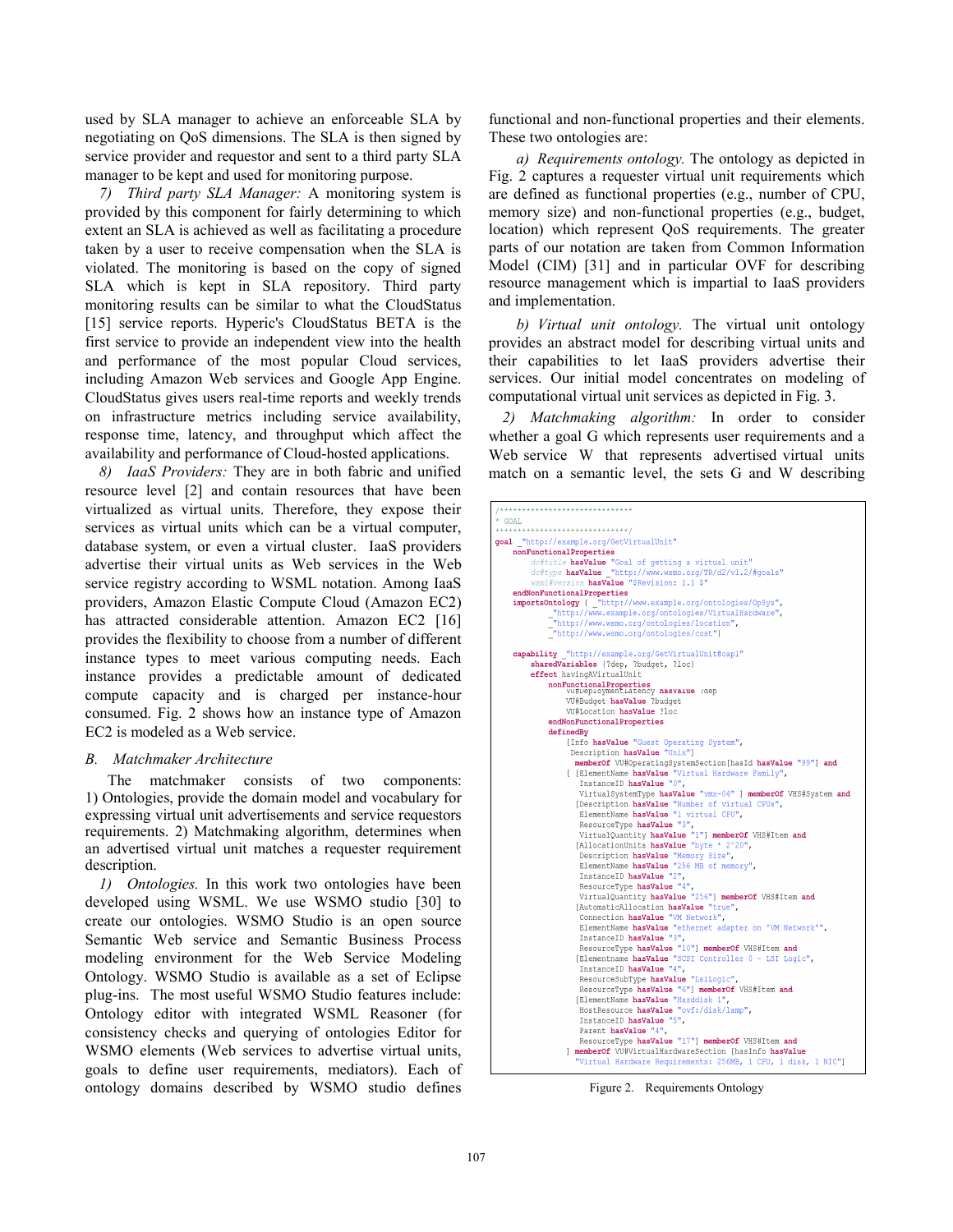

Figure 3. Virtual units Ontology

these elements have to be interrelated somehow; precisely speaking, we expect that some relationship between G and W has to be exist. The service matching in the proposed architecture is based on Description Logics (DLs) [38] which are a family of knowledge representation formalisms that are able to represent the structural knowledge of an application domain through a knowledge base including a terminology and a world description. The basic formalism of a DL system comprises three components: 1) Constructors which represent concept and rule, 2) *Knowledge base* (KB) which consists of the TBox(*terminology*) and the ABox(*world description*). The TBox presents the vocabulary of an application domain, while the ABox includes assertions about named individuals in terms of this vocabulary, 3) Inferences which are reasoning mechanisms of Tbox and Abox.

Before we proceed to define discovery, we need to introduce the goal and five matching operations described below:

**Definition 1 (Goal)** *Let T be an acyclic Tbox. A Goal* G *for T is defined in the form of*  $G = (C_{\alpha}, I_{\alpha}, N_{\alpha})$ *, where:* 

> $\bullet$   $C<sub>G</sub>$  is the set of capabilities of Web services including *goal constraints, which the user would like to have.*ψ

- $\bullet$   $I<sub>G</sub>$  is the set of interfaces of Web service, which the user *would like to have and interact with.*ψ
- $\bullet$   $N_a$  is the set of Nonfunctional properties, which is *similar to that attached to Web services.*ψ

**Definition 2 (Exact matching)** *Suppose that a requested*   $capability$  of a Goal  $C_{G_1} \in G_1$  is given. Let a capability of a Web *service*  $C_{w_1} \in W$  *and Nonfunctional properties of a Web service*  $N_{w_1}$  ∈  $W$ <sub>1</sub>. If  $(N_{G_1} \equiv N_{w_1})$   $\sqcap$   $(C_{G_1} \equiv C_{w_1})$  then  $G$ <sub>1</sub> can "exactly" match  $W_{\!\scriptscriptstyle 1}$ *,i.e.*  $G_{\!\scriptscriptstyle 1} {\equiv} W_{\!\scriptscriptstyle 1}$ .

**Definition 3 (PlugIn matching)** *Suppose that a requested capability and Nonfunctional properties of a Goal*  $C_{G_1} \in G_{1/1000}$ ,  $N_{G_1}$  $\in G_{\mu\varphi}$ are given. Let a capability of a Web service  $C_{w_1} \in W_1$  and *Nonfunctional properties of a Web service*  $N_{w_1} \in W_1$ . If  $(C_{G_1} \subseteq C_{W_1}) \sqcap (N_{G_1} \sqsubseteq N_{W_1})$  then  $G_1 \sqsubseteq W_1$  . This match is called *"PlugIn".* 

**Definition 4 (Subsumption matching)** *Suppose that a requested capability and Nonfunctional properties of a Goal*  $C_{\alpha} \in G_{\alpha}N_{\alpha} \in$  $G_i$  are given. Let a capability of a Web service  $C_{w_1} \in W_i$  and *Nonfunctional properties of a Web service*  $N_{w_1} \in W_1$ . If  $(C_{w_1} \subseteq C_{\alpha} ) \sqcap (N_{w_1} \sqsubseteq N_{\alpha} )$  then  $W \sqsubseteq G_1$  . This match is called *"Subsumption".* 

**Definition 5 (Intersection matching)** *Suppose that a requested capability and Nonfunctional properties of a Goal*  $C_{G_1} \in G_{1/1000}$ ,  $N_{G_1}$  $\in G_{\mu\varphi}$ are given. Let a capability of a Web service  $C_{w_1} \in W_{\mu\nu}$  and *Nonfunctional properties of a Web service*  $N_{w_1} \in W$ . If  $\neg(C_{G_1} \sqcap C_{W_1} \sqsubseteq \bot) \sqcap \neg(N_{G_1} \sqcap N_{W_1} \sqsubseteq \bot)$  then  $\neg(G_1 \sqcap W_1 \sqsubseteq \bot)$ . This match *is called "Intersection".* 

**Definition 6 (Non-matching)** *Suppose that a requested capability and Nonfunctional properties of a Goal*  $C_{G_1} \in G_{\mu\nu\rho\sigma}$ ,  $N_{G_1} \in G_{\mu\nu}$  are given. Let a capability of a Web service  $C_{w_1} \in W_1$  and *Nonfunctional properties of a Web service*  $N_{w_1} \in W$ . If  $(C_{G_1} \Box C_{W_1} \Box \bot) \Box (N_{G_1} \Box N_{W_1} \Box \bot)$  then  $G_1 \Box W_1 \Box \bot$ . This relationship *is called "Non match".*

Based on the above definitions, we propose the Web service discovery algorithm which can be seen in Fig. 4 and also define it as follows:

**Definition 7 (Discovery)** *Suppose that a requested capability and Nonfunctional properties of a Goal*  $C_{G_1} \in G_{\text{sub}(g)}$ ,  $N_{G_1} \in G_{\text{sub}}$  *are* given. Let a capability of a Web service  $C_{w_1} \in W_1$  and *Nonfunctional properties of a Web service*  $N_{w_1} \in W_1$ . Discovery is *defined as to find a set of Web services* Wi  *such that:* 

 $(C_{\text{G1}} \equiv C_{\text{W1}}) \leftarrow \Box (N_{\text{G1}} \equiv N_{\text{W1}})$  )  $\Box (C_{\text{G1}} \sqsubseteq C_{\text{W1}}) \leftarrow \Box$  $(N_{GI} \subseteq N_{W1})$  ) $\sqcup$  (  $(C_{W1} \subseteq C_{GI}) \leftarrow \sqcap (N_{W1} \subseteq N_{GI})$  )  $\sqcup$  (  $(\neg(C_{GI} \sqcap C_{W1} \sqsubseteq \bot)) \leftarrow \sqcap (\neg(N_{GI} \sqcap N_{W1} \sqsubseteq \bot))$ ).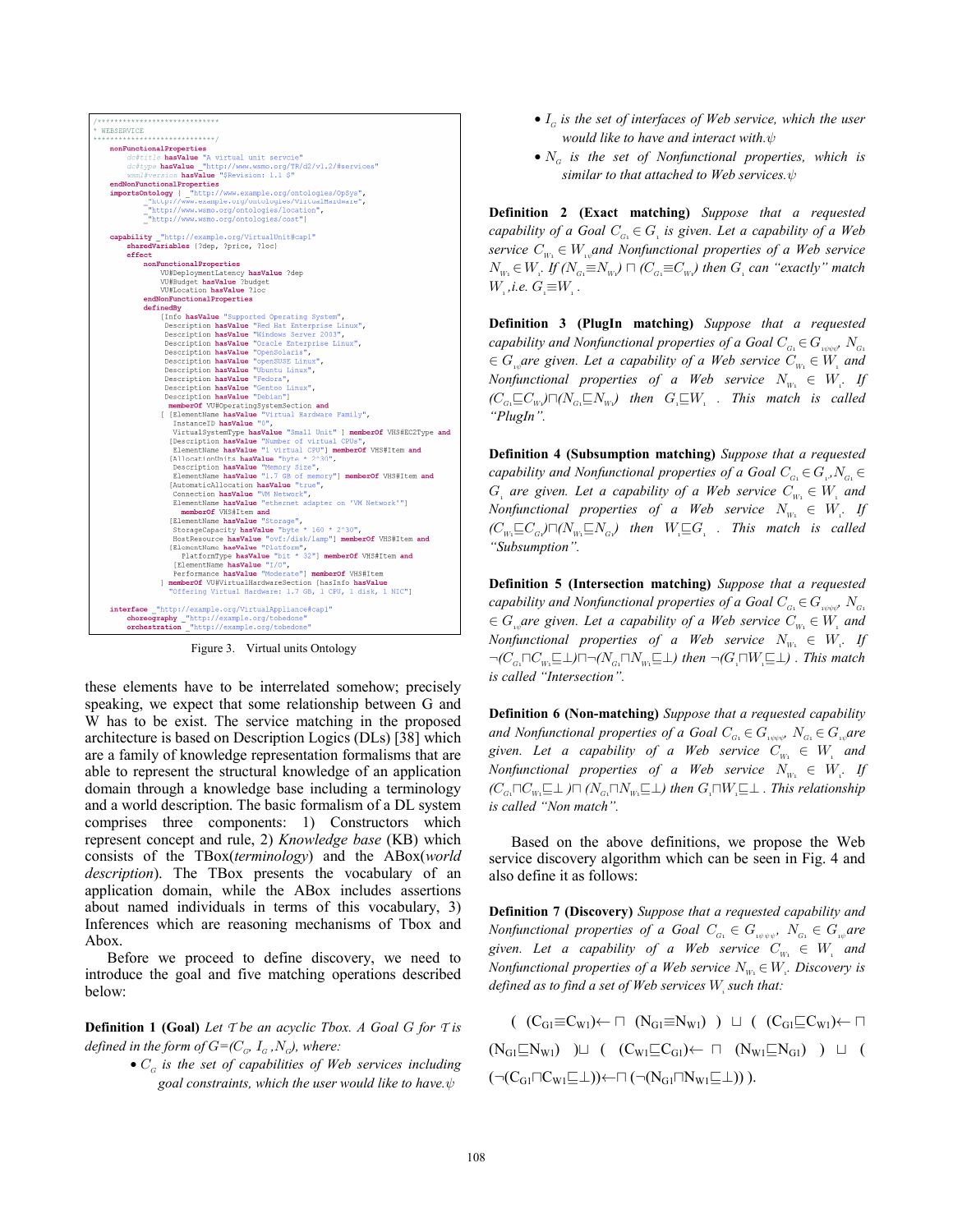Algorithm 1 WSDiscovery  $(\mathcal{G}_{user}, \mathcal{G}_{exist}, \mathcal{W})$ 

| <b>Inputs:</b> $G_{user}$ is the user's goal, $G_{exist}$ is set of existing goals.               |
|---------------------------------------------------------------------------------------------------|
| $W$ is set of WSMO Web services                                                                   |
| 1: <b>for all</b> $\mathcal{G} \in \mathcal{G}_{exist}$ // $\mathcal{G}$ is an existing WSMO Goal |
|                                                                                                   |

- $2:$ if  $G_{user} \equiv G$  then  $3:$ return ( $\mathcal{G}_{user}$ , matchtype( $\mathcal{G}$ ))
- $4:$ else
- $5:$ for all  $w \in W$  do// w is a Web service
- if  $C(G_{user}) \equiv C\omega$  and  $N(G_{user}) \equiv N\omega$  then  $6<sub>i</sub>$
- $7:$  $\textit{I/C}$  is capability and  $\textit{N}$  is non-functional properties
- $8:$ return  $(w, Exact)$
- $9<sub>1</sub>$ else if  $C(G_{user})\square C\omega$  and  $N(G_{user})\square N\omega$  then

```
10:return (w, PlugIn)
```
- $11<sup>1</sup>$ else if  $Cw \sqsubseteq C(\mathcal{G}_{user})$  and  $Nw \sqsubseteq N(\mathcal{G}_{user})$  then
- $12:$ return  $(w, Subsumption)$
- else if  $\neg(C(G_{user})\Box Cw \sqsubseteq \bot)$  and  $13<sup>1</sup>$
- $\neg(N(G_{user})\Box Nw \sqsubseteq \bot)$  then  $14<sup>·</sup>$
- $15<sup>°</sup>$ return  $(w, Intersection)$
- $16:$ end for
- 17: end for
- 18: return  $(G, \text{NonMatch})$

### Figure 4. Web service discovery algorithm

The architecture operations are described in following sections. First initial steps are presented, and then details of execution phases which are desired for satisfying user requests are explained. To enable execution phases, the first step is to build a proper environment which is constructed during initial pashas.

# *C. Initial phases*

In this section, phases which have to be done prior to the execution phases are discussed.

- o First, each service requestor has to have an account in the system. The account is used for user's authentication and authorization; besides, it stores all user information regarding their previous requests. This information can help the systems to offer better quality of service to the user. For example assume that requestor face the failure in deploying his appliances on specific Cloud in previous interaction with system, this information will pass to the deployment service to avoid similar situation in later requests.
- o It is necessary to have Web Services Registry which contains semantic description of Web services, such as their capabilities (pre-conditions, post-conditions, assumptions and effects), interfaces (choreography) and non-functional properties. This is the place for all IaaS providers to advertise their virtual units as a service. A sample of advertisements in the Web service registry is shown in Fig. 3.
- o Ontology repository is built up to contain ontologies for describing semantics of particular domains. Any components might wish to consult ontology, but in most of the cases ontologies will be used by the mediator related components to overcome data and process heterogeneity problems. In our case, semantic has to be described for operating systems, virtual hardwares, and other QoS domains.
- o A Trusted Third Party for keeping SLA contracts and their monitoring has to be in place. The idea was proposed by [17] and adopted by our architecture. That's because we are going to provide a SLA monitoring system, which is capable of fairly determining to which extent a SLA is achieved and facilitating a procedure taken by the user to receive compensation when the SLA is violated.

# *D. Execution phases*

The following detailed execution phases are done during appliance deployment in Cloud-based environment.

- o In  $\Phi$  Service requestor specifies certain requirements such as hardware requirements like CPU, storage, and memory. A client request may just describe some of needed resources for example only CPU and storage. In this situation, default values for other requirements are assigned by the portal. These default values are presented by the portal and could be assigned according to the software requirements and previous requested virtual units of users.
- o In phase ©Software requirements used as an input for searching the best suited appliances among various repositories of virtual appliance providers [19] which named as virtual market place [18] by VMware. VMware offers the industry's largest virtual appliance marketplace, gives users the quickest way to browse and try applications designed to run best in a virtual machine [18]. 3Tera [20] and rPath [21] are other appliance providers to be considered.
- $\circ$  Phase  $\circ$  is dealing with building OVF package and its metadata based on discovered virtual appliances from external appliance providers.
- o Since our discovery is working based on ontology, therefore during phase  $\Phi$  the mediator translates OVF metadata (only metadata portions which is required for discovery) to WSML notation. Therefore service requestor hardware, operating system, and QoS requirements are modeled as a goal as illustrated in Fig. 2. Then discovery service uses ontology-based matchmaker to select best available virtual unit represented by a Web service in the registry.
- o Finally in phase g enforceable SLA achieved by negotiation on QoS dimensions between the SLA manager and IaaS providers. Enforceable SLA will be signed by both parties and the obtained Web service contract is kept and continuously monitored by the third party.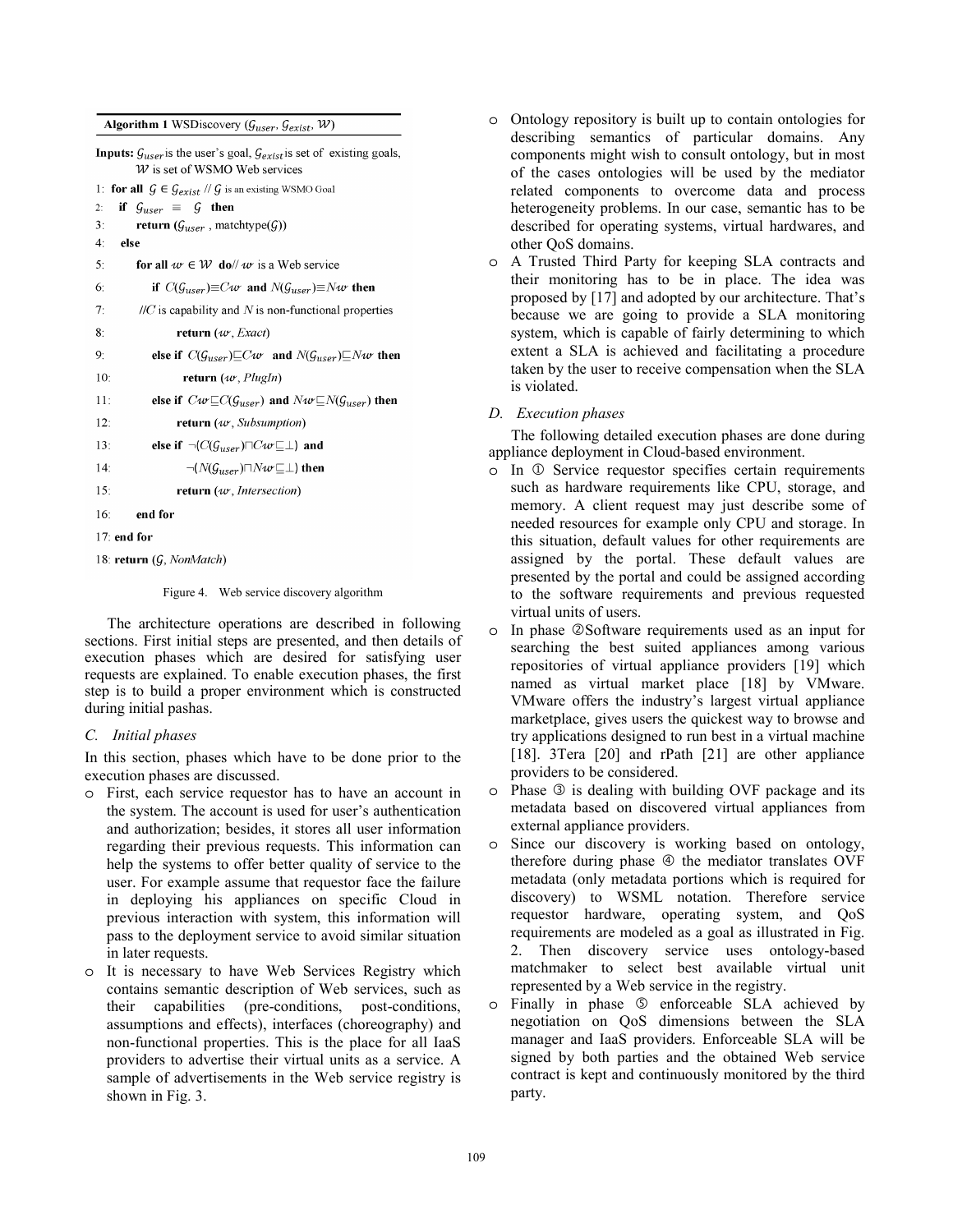### IV. CASE STUDY

In this section our approach is validated on a case study to show the effectiveness of the proposed work. To show its applicability, it has been tested in Web Service Modeling Toolkit (WMST) [25].

The Audio Video Devices (AVD) online store has a powerful Website for selling digital gadgets. Their business is initially based on Europe and they have just expanded it to US. They have leased a dedicated server from a data center in US. Nevertheless, due to a business plan for announcement of twenty percent discount in some category of items, an exceptional load is predicted to build up on the server. As they have doubted about the ROI they are not going to lease another server. Recently, they have been informed about Cloud computing and its pay-as-you-go [31] manner and found it very useful for their case. That is because they can lease a virtual server even for an hour and terminate it when the load back to the normal level. However, they are seeking for a solution to deploy their application automatically on the most suitable IaaS provider.

We show how our work can help them to achieve their goal. Their virtual unit requirements are depicted in Table I and virtual units' specification which have been advertised by providers are shown in Table II. Operating systems supported by each IaaS providers are depicted in Table III.

First the AVD IT officer connects to the portal and expresses her software, hardware, and other requirements. She needs an Apache server to be installed on a virtual unit with specification illustrated in Table I. Consequently, Appliance Administration Service discovers a suitable Apache appliance which will be packed according to OVF standard. Next, the matchmaker as explained in Section III.B checks the capabilities of both virtual units Web services against the resource requirements. Since the knowledge base (KB) specifies that both "Linux family" and "OpenSolaris" are types of "Unix", therefore not only A but also C IaaS provider, pass the operating system requirement criteria.

Both Providers A and C services (which is located in US) pass functional requirements criteria based on Definition 3. As it shows in Fig. 5, providers C in EU and A match type with user requirements is Subsumption as they cannot satisfy location and deployment time criteria correspondingly. However, the provider C in US is the most preferable as it can satisfy all requirements and its match type is PlugIn. Next, as described in phase 5 in Section III.D the signed SLA will be sent to the third party for monitoring. In this case, the third party realized that deployment time was 80 seconds which is 3.5 seconds more that what both parties have been agreed on. Therefore, the third party informs them, and AVD is found eligible for receiving compensation as the SLA was violated.

| Goal: http://www.example.org/goals#GetVirtualUnit |                                                                  | Discover             |
|---------------------------------------------------|------------------------------------------------------------------|----------------------|
| Result                                            |                                                                  |                      |
| $=$ Result                                        | http://www.example.org/goals#GetVirtualUnit<br>G                 | <b>Type Of Match</b> |
| $\Box$ Web Service                                | http://www.example.org/services#ProviderC_VirtualUnit1           | PluginMatch          |
| $\Box$ Capability                                 | http://www.example.org/services#ProviderC_VirtualUnit1Capability |                      |
| $\Box$ PostCondtition                             | http://www.example.org/services#ProviderC_VirtualUnit1Post       |                      |
| <b>Logical Expression</b>                         | ?loc memberOf _"http://www.example.org/ontologies/location#US".  |                      |
| $\Box$ Imported Ontologies                        |                                                                  |                      |
| Ontology                                          | http://www.example.org/ontologies/location#LocationOntology      |                      |
| $\Box$ Web Service                                | http://www.example.org/services#ProviderC_VirtualUnit2           | SubsumptionMatch     |
| $\Box$ Capability                                 | http://www.example.org/services#ProviderC_VirtualUnit2Capability |                      |
| $\Box$ PostCondtition                             | http://www.example.org/services#ProviderC VirtualUnit2Post       |                      |
| <b>Logical Expression</b>                         | ?loc memberOf _"http://www.example.org/ontologies/location#EU" a |                      |
| $\Box$ Imported Ontologies                        |                                                                  |                      |
| Ontology                                          | http://www.example.org/ontologies/location#LocationOntology      |                      |

Figure 5. Case study validation in WSMT environment

| TABLE L | <b>REQUEST</b> |
|---------|----------------|
|---------|----------------|

| <b>Requestor</b> | <b>CPU</b> (core<br>MHz) | <b>Memory</b> | <b>Storage</b> | <b>Platform</b> | <b>Budget</b> | Location | D-time<br>(Sec) | OS                 |
|------------------|--------------------------|---------------|----------------|-----------------|---------------|----------|-----------------|--------------------|
| AVD              | 800                      | 1.5 GB        | 140 GB         | 32-bit          | 0.15S         | US       | 79              | Unix<br>compatible |

| TABLE II. | <b>VIRTUAL UNITS</b> |  |
|-----------|----------------------|--|
|-----------|----------------------|--|

| <b>Providers</b> | <b>CPU</b> (core<br>MHz) | <b>Memory</b><br>(GB) | Storage(GB) | <b>Platform</b> | Price per<br>hour | Location  | D-time<br>(Sec) |
|------------------|--------------------------|-----------------------|-------------|-----------------|-------------------|-----------|-----------------|
| A                | 1000                     | 1.7                   | 160         | $32$ -bit       | 0.12\$            | US.       | 79.5            |
| B                | 1000                     | $\mathbf{2}$          | 120         | 64-bit          | 0.38\$            | <b>US</b> | 80              |
| C                | 1000-1200                | 1.7                   | 170         | $32$ -bit       | 0.10\$            | <b>US</b> | 76.5            |
| C                | 1000-1200                | 1.7                   | 170         | $32$ -bit       | 0.11\$            | EU        | 76.5            |
| A                | 4000                     | 7.5                   | 850         | 64-bit          | 0.138\$           | <b>US</b> | 78              |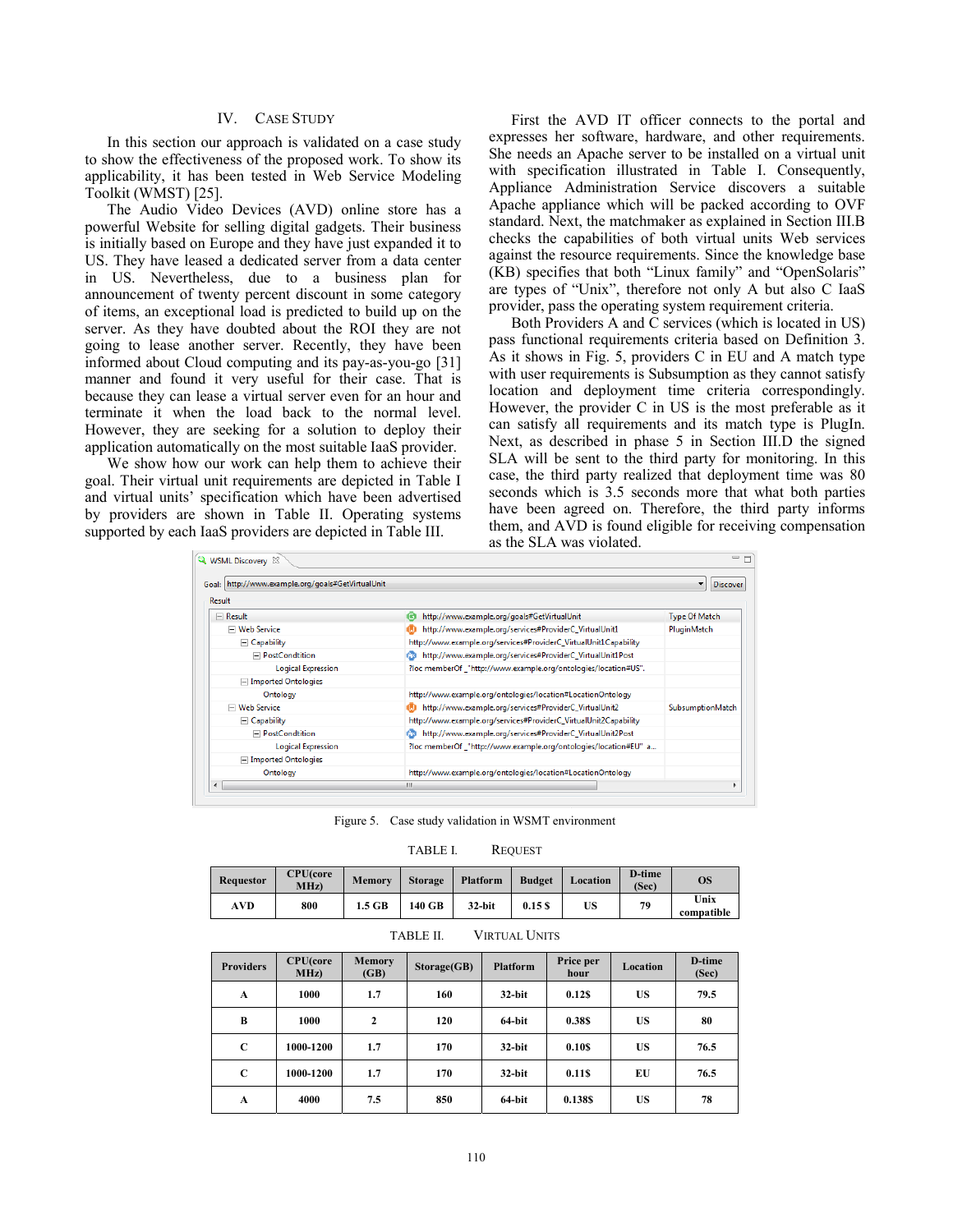TABLE III. SUPPORTED OPERATING SYSTEM

| <b>Providers</b> | <b>Operating Systems</b>                                          |
|------------------|-------------------------------------------------------------------|
| A                | UNIX, Debian 5.0, 4.0; Ubuntu 9.04, 8.10; Windows Web Server 2008 |
| B                | Windows Server 2008 : Windows Server 2003                         |
| C                | OpenSolaris; OpenSUSE Linux; Ubuntu Linux; Windows Server 2003    |

### V. IMPLEMENTATION

After doing implementation feasibility study, tools demonstrated in Table IV show capabilities to represents components in the architecture. However, with the best of our knowledge, none of the current tools in the market support automated Cloud discovery.

In this section, we just focus on two of mentioned tools in Table IV which are used in Appliance administration and OVF components in the proposed architecture.

| Tools                                           |
|-------------------------------------------------|
| v kernel [33], rBuilder [21]                    |
| Kensho [14], VMware OVF<br>Tool [34]            |
| CloudStatus [15], Monitis [35],<br>Nimsoft [36] |
| VMware Studio [37]                              |
| Life ray Enterprise Open<br>Source Portal [32]  |
|                                                 |

TABLE IV. ARCHITECTURE IMPLEMENTATION

First is the rPath Appliance Platform Agent (rAPA) which is an extensible application framework that provides Web-based remote administration for appliances [21]. It can be applied to view a description of the appliance as well as some basic appliance status information and logs. Furthermore, it is capable of configuring the HTTP and HTTPS proxies used by the appliance. The second tool is the Project Kensho OVF Tool which uses the OVF standard for export and import of virtual appliances and also Common Information Model (CIM) industry standards developed by the Distributed Management Task Force (DMTF).

#### VI. RELATED WORK

Recently, many works have targeted satisfying end user requirements using virtualization approach [4, 3, 22]. In this section, two of most recognized works are reviewed.

Keahey et al. [22] presented the idea of virtual workspace (VW) which allows users to define an environment in terms of their requirements (such as resource requirements or software configuration), manage and then deploy it in the Grid and Cloud. They have their own Cloud for deployment of VW which named Nimbus Cloud. It provides virtualization in the form of Xen virtual machine and can be used to make a request to deploy a workspace based on a specified VM image. Finally, it has to be mentioned that they have not considered the user QoS requirements and in general SLA. In addition, Cloud discovery and selection is missing from the work.

A phenomenal related work has been done in North Carolina State University. The project name is Virtual Computing laboratory (VCL) [23] which was originally described in February 2004. VCL claims that it is an ideal product to support all kind of Cloud solution. VCL services vary from virtual computer laboratory seats or desktops, to single applications on demand, to high-performance computing services and clusters. VCL is now one of the most well-known virtualization management systems in the world, particularly in academia. However, VCL support for images is limited to few types of software and it cannot adequately capture users' varying requirements.

#### VII. CONCLUSION

In this paper, an effective architecture for appliance deployment is presented. The presented approach includes three main improvements: converting user requirements to OVF to be a standard package format for Cloud deployment, proposing an advertisement approach for IaaS providers, and applying ontology-based discovery to find the best suited providers. One of desired attributes of our architecture is to allow users to present their requirements in terms of highlevel and general software and hardware characteristics, which will be mapped to appliances and virtual units. In addition, we plan to investigate integration of SLA-based appliance discovery to our system to further enhance QoS for end users.

#### **REFERENCES**

- [1] L. Vaquero, L. Rodero-Merino, J. Cáceres, and M. Lindner, "A Break in the Clouds: Towards a Cloud Definition", SIGCOMM Comput. Commun. Rev., Vol. 39, No. 1, 2009, pp. 50-55.
- [2] I. Foster, Y. Zhao, I. Raicu, and S. Lu, "Cloud Computing and Grid Computing 360-Degree Compared", IEEE Grid Computing Environments Workshop, 2008, pp. 1-10.
- [3] Z. Cheng, Z. Du, Y. Chen, and X. Wang, "SOAVM: A Service-Oriented Virtualization Management System with Automated Configuration", IEEE Int'l Workshop on Service-Oriented System Engineering, 2008, pp. 251-256.
- [4] P. Anedda, M. Gaggero, and S. Manca, "A general service oriented approach for managing virtual machines allocation", ACM Symposium on Applied Computing, ACM, 2009, pp. 2154-2161.
- [5] C. Sun, L. He, Q. Wang, and R. Willenborg, "Simplifying Service Deployment with Virtual Appliances", IEEE Int'l Conf on Services Computing, 2008, pp. 265-272.
- [6] H. Tangmunarunkit, S. Decker, and C. Kesselman, "Ontology-Based Resource Matching in the Grid – The Grid Meets the Semantic Web", Int'l Semantic Web Conf, Springer-LNCS, 2003, pp. 706-721.